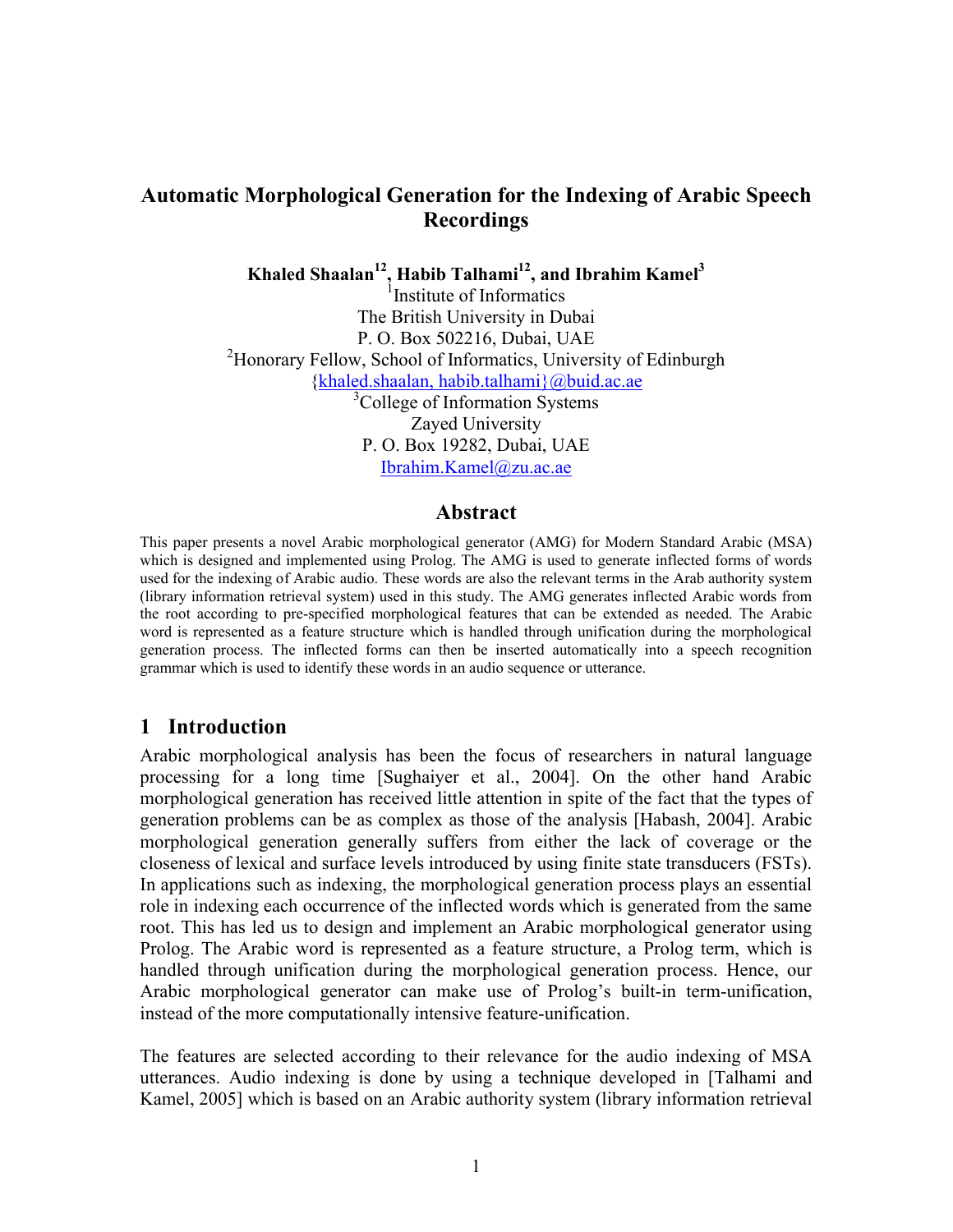system). At the heart of the technique is a grammar which is designed to identify an authority term and its relevant terms. This is achieved by using a combination of classbased language modeling and robust parsing.

In order to index utterances with the correct authority term, in theory all valid inflected forms should be hand coded into the grammar. This is usually a complex task especially when we are dealing with a large number of authority terms and their corresponding relevant terms. Ideally, we would like to be able to generate these inflected forms automatically and to be able to insert them into our grammar(s). However, we should be able to constrain the generation in order to exclude forms that are invalid or even rarely used. Thus we have designed an AMG that is flexible enough and is able to include any form we deem necessary for audio indexing. As far as the authors are aware, this is the first work of its kind whereby automatic morphological generation is used for the indexing of Arabic speech recordings. The automatic generation of inflected forms guarantees the inclusion of words that would otherwise have been missed when indexing large speech databases. The rest of the paper is organized as follows: the audio indexing approach is summarized in section 2; this is followed by a description of the proposed morphological generator in section 3; finally, a conclusion and recommendations for further enhancements are given in section 4.

# **2 The Audio Indexing Problem**

According to [Whittaker et al., 2002], approaches to audio access fall under three categories: (a) structural approaches, which allow the indexing of various speech regions such as speaker, emphasis, external events, or even visual events, (b) content-based approaches, where speech recognition is applied and the resulting text is searched for keywords, and (c) surface manipulation [Arons, 1997], where the speech is played back at several times its original rate while maintaining intelligibility. Content-based audio indexing systems such as the one deployed at BBN [Makhoul, 2000] normally make use of the following technologies: speech recognition, speaker identification, named-entity extraction, topic classification, and story segmentation. This is particularly so when the area of application is the audio indexing of broadcast news. Central to the content-based systems mentioned above is the idea of keyword detection sometimes referred to as word spotting.

Two main approaches to word spotting have been identified [Magrin-Chagnolleau, 2002] in the literature: (a) using a large vocabulary speech recognition system (LVCSR) to produce a string, which is then searched for a keyword, and (b) using keyword and filler models, where the models can be whole words or sub-units. Approach (a) seems to be the one that has been achieving the best results [Magrin-Chagnolleau, 2002] and accordingly we have developed a variation to this approach that combines class-based speech recognition with robust parsing (or robust natural language processing) [Talhami and Kamel, 2005]. Other reasons for adopting approach (a) are: the audio indexing approach is closely coupled to a library authority system which requires a very large vocabulary; the approach allows the use of statistical language models that are derived from large text corpora; LVCSR systems such as the one used for this study have achieved a high degree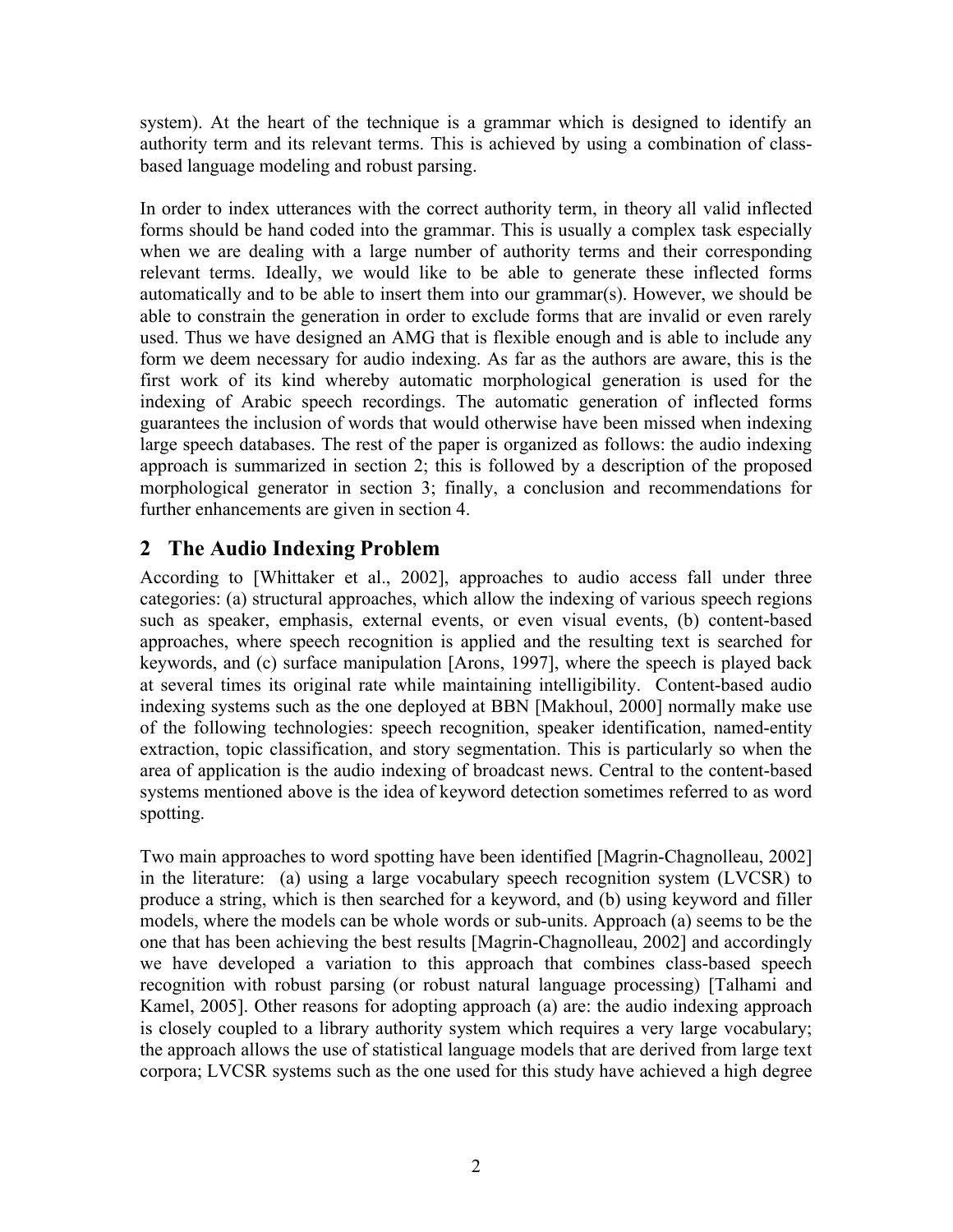of accuracy on a large number of speakers; the system can always be extended as more data becomes available and the authority system is expanded.

### **2.1 Audio Indexing using Class-Based Statistical Language Models and Robust Parsing**

Figure 1 shows an architectural outline of the system implemented by [Talhami and Kamel, 2005] for the indexing of Arabic audio databases. It consists of two phases: (a) a training phase for generating Class-Based Statistical Language Models (CB-SLM) from a training corpus, and (b) a retrieval phase where the caller search phrase is converted to text and then interpreted using a robust parser. The outcome of the retrieval is a set of waveforms belonging to the class identified by the robust parser.

The training process proceeds as follows: some training is retrieved from the text database (Figure 1) and is then tagged by a tagging grammar. The tagged text is then passed to a trainer that produces the class-based statistical language models (CB-SLMs). The CB-SLMs are then passed to the recognizer that also employs the same interpretation grammar as the one used for tagging. The large vocabulary recrecognizer produces a word sequence, which is used subsequently by the robust parser. The robust parser identifies the tag from the word sequence, which can be used to retrieve all the audio files that have a similar tag from the audio database.

Class-based language models are an extension of the n-gram language models (LM) that are usually used in a large vocabulary speech recognizer. N-gram LM is a statistical model which predicts the next word,  $w_n$ , given the previous n-1 words by estimating the conditional probability  $P(w_n | w_1, \dots, w_{n-1})$ . In most systems and also for this study the trigram, where the word depends on the previous two words, is used. Class-based language models [Huang et al., 2001] are used when one wants to group words into classes according to certain criteria such as acoustic similarity or common semantic interpretation (which is the case here).



**Figure 1. The Arabic Indexing System showing both Training and Retrieval Phases**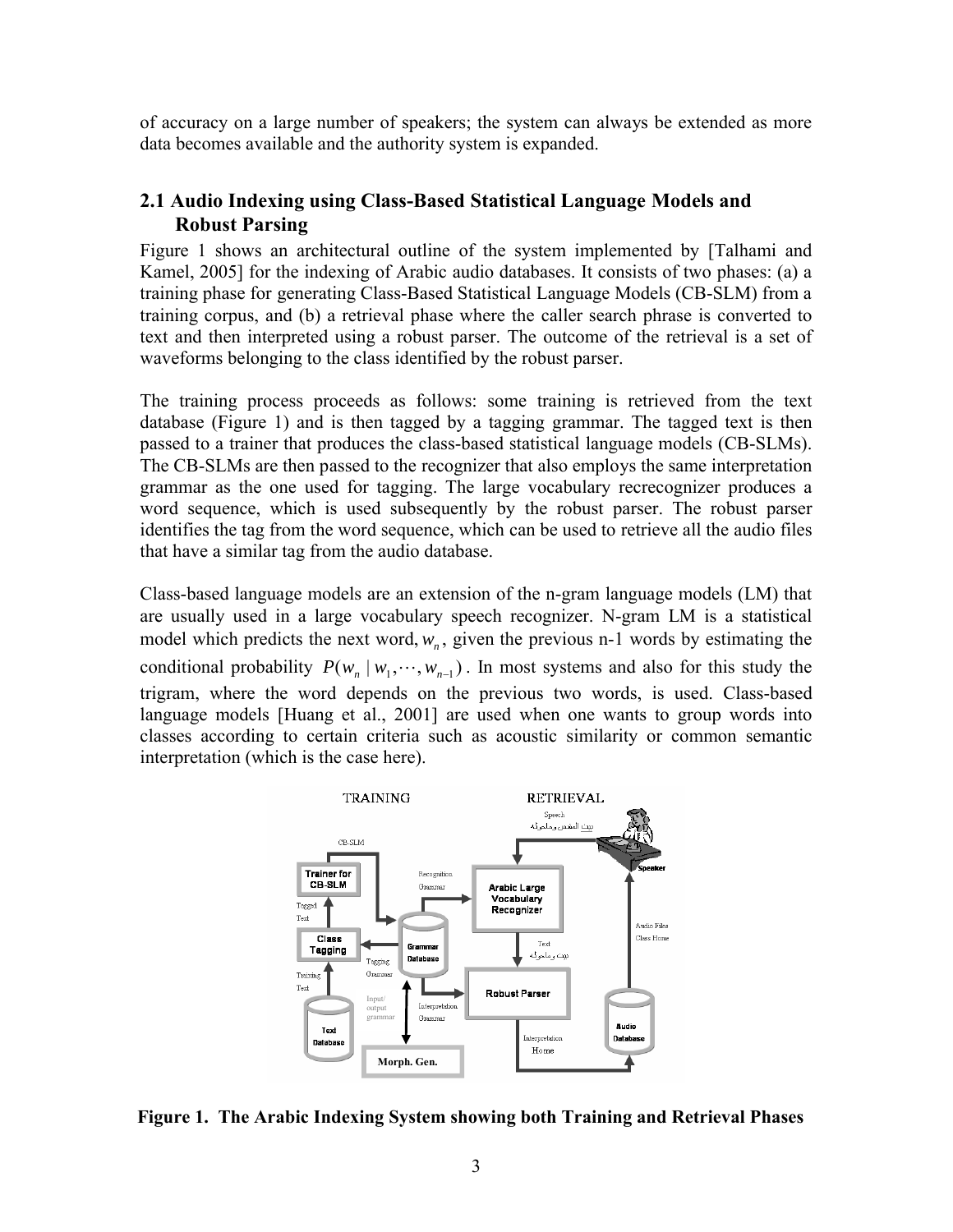Robust parsing [Wang, 1999] is designed to deal with the imperfections of speech recognition which fall under three main categories: recognition errors made by the recognizer, under-specified grammars: grammars that do not have coverage for all the linguistic constructs needed by the application, and disfluencies and irrelevancies: these are common in natural spoken dialogues.

A robust parser attempts to solve the following three problems: chunking which consists of dividing the text into meaningful sections or chunks, disambiguation or selecting a unique interpretation from a potentially large number of valid options, and undergeneration or dealing with disfluencies and irrelevancies that are outside the coverage of the grammar.

Interpretations in our system are done according to an interpretation grammar which includes the various classes that have been identified as part of an Arabic authority system [Talhami and Kamel, 2005]. By combining the LVCSR technologies of CB-SLM and robust parsing we are able to use a large vocabulary and a set of classes to identify any tags within any text. The restrictions of having a limited grammar are no longer present and the system can be extended to any audio indexing problem given the appropriate CB-SLM.

## **2.2 Audio Indexing using an Arabic Authority System**

Authority control is a popular term in the library science community that refers to the system for providing consistency in storing author names and titles terms. There are two types of authority files: name authority files, and subject authority files.

Name authority control allows the library user to perform a comprehensive search using one form of the author name. For example, "الجاحظ "is a popular poet. But he is also known as "أبو عثمان عمرو بن بحر بن محبوب". Known as "i-أبو عثمان أبو عشمان أبو عبد أبو عبد السلام known as to query the database with any form of the name and yet retrieves the books that are indexed under any of the above forms.

Subject authority control is similar to the name authority control but it uses synonyms of the search word. For in instance, if the library user wants to search for "cars", the authority control system will search for "cars" plus other related terms such as "automobiles", "vehicles", or "transportation". Moreover it can retrieve terms in other languages such as "سیارات", "عربات" to get back all bibliographic records.

The authority control consists of two main components: the authority file and authority record. Authority record is an entry in the database that gathers all relevant terms together, and consists of two parts: the authorized term and the relevant terms as shown in Figure 2. In this paper, the set of terms that forms the authority record is also called *class*. Authorized term is the term that the library cataloguer uses in indexing. An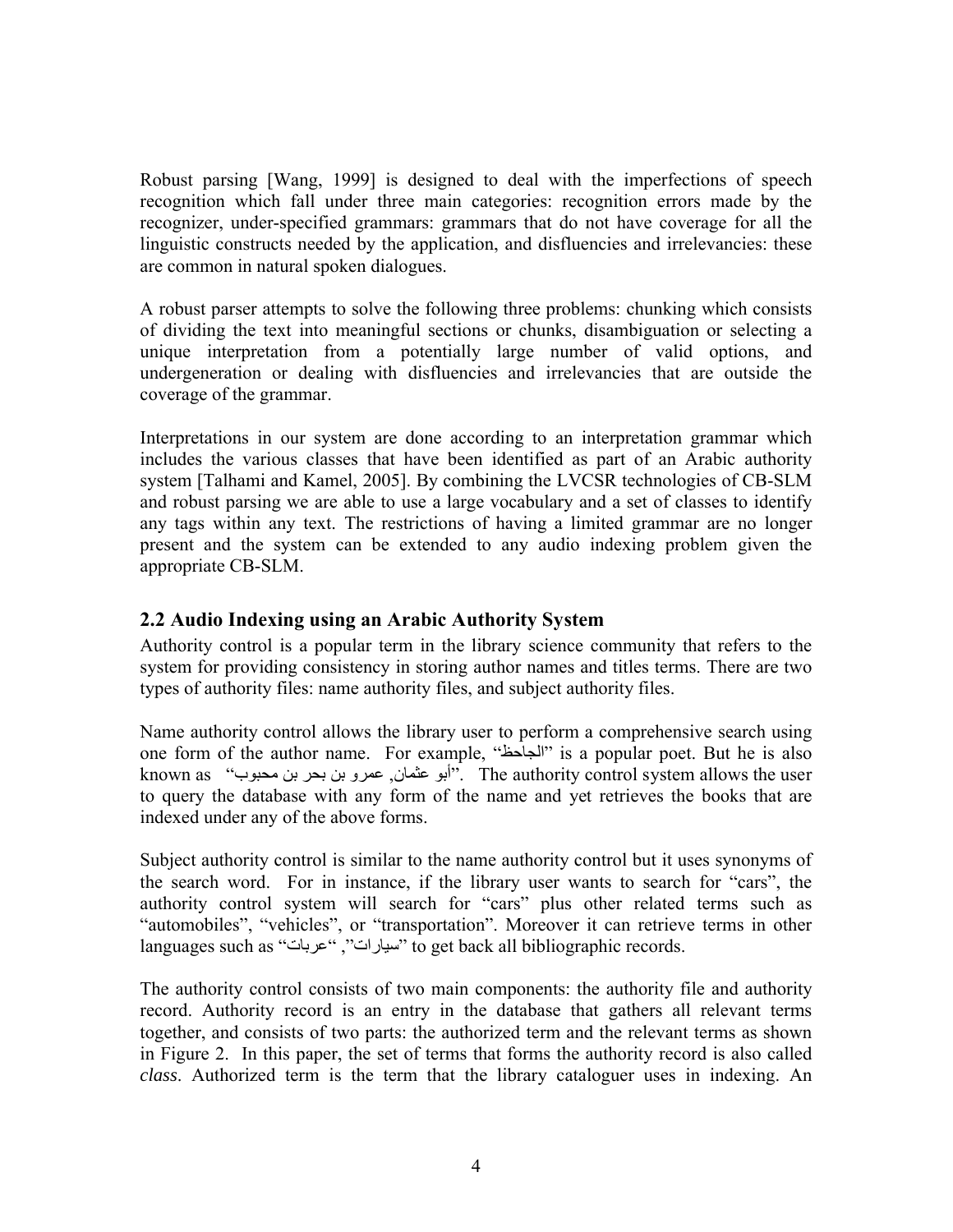authority file is a set of authority records for every given heading and its corresponding cross-reference.



**Figure 2. The Arabic Authority Record**

In [Talhami and Kamel, 2005], a series of experiments were designed to study the approach depicted in Figure 1. We restricted our experiments to keyword search only, since keyword search is more general and more complex than author name search. A class is a set of words that have the same meaning or referring to the same subject or person. Each class is identified by a given name. For example the class "car" consists of words such as "automobiles", "vehicles", or "transportation". More over it might contain terms in other languages such as "عربات ","سیارات". Ten classes were identified from the Arabic authority database, which are: Car, Field, Home, Phone, President, Power, Sign, Story, Time, and Work. For each class at least five terms have been used, for example, class Home had the following members:

{<"Home "home) ] {<مكان ال\_معیشة) (مكان) (منزل) (دار) (مسكن) (بیت) ]

The above example is taken from a Nuance GSL grammar [Naunce, 2003] that has been used for the tagging and interpretation of text. The grammar contained all ten classes with their associated terms. There is a semantic slot for each class, which was chosen to have the same name as the class. The slot names served also as the tags for tagging the training text needed to produce the class-based statistical language models. Text that consists of the titles of the books and author names is used to train class-based language models (CB-SLM).

Results in [Talhami and Kamel, 2005] have shown that even in the severe case where the language models have not seen the utterances, the identification of semantic classes using class-based language models and robust parsing gave 32% semantic error rate (SER). This is in contrast to the phrase error rate (PER), which was 61.6%, which would have resulted in an equivalent or higher error rate if normal grammar-based parsing had been used. A natural extension to this approach is the inclusion of inflected forms of each of the relevant terms in the grammar. As discussed earlier the manual generation of multiple inflected words is neither practical nor desirable "as it can introduce human error". A better approach would be to design a morphological generator that can be both generic and extendable. It also allows the exclusion of forms that are either invalid linguistically or very rarely used.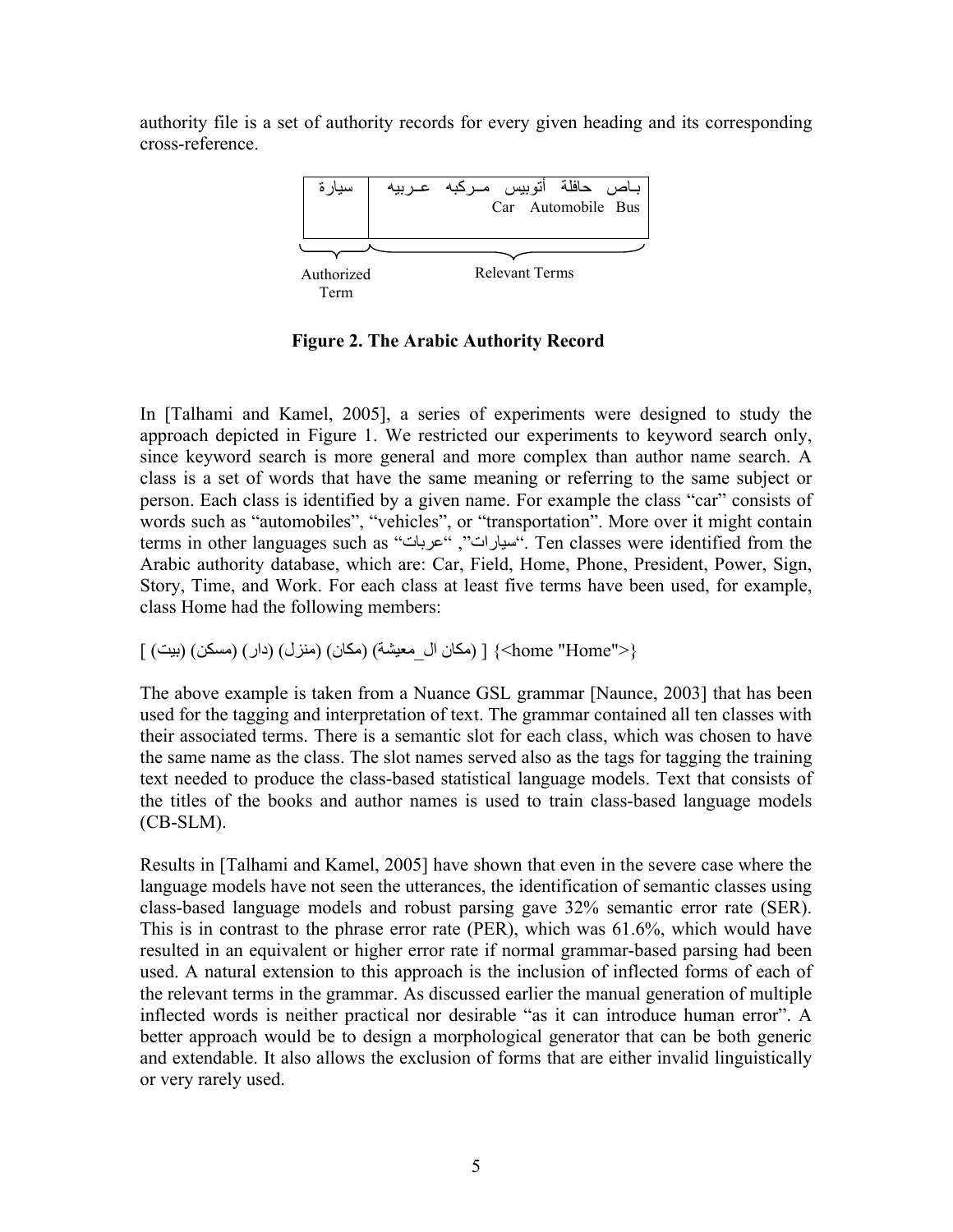# **3 Morphological Generation**

The basic principle of morphological generation is to get inflected forms from a root and a set of features (lexical category and morphological properties). Generally, there are two categories of approaches to developing an Arabic morphological generator: approaches that use finite-state transducers (FSTs) and approaches that use rule-based transformations.

FSTs such as Xerox Arabic analyzer (Beesley, 1996) are limited to applications that are heavily dependent on morphological generation because the lexical and surface levels are very close. On the contrary, the rule-based transformation approach allows to morphologically generate an Arabic inflected word from the input which is usually a root with a specified feature list. This approach has been used by [Cavalli-Sforza et al.2000; Habash, 2004]. The former is a prototype that is restricted in its coverage. The later follows the approach of [Buckwalter, 2002] in that morphotactics and orthographic rules are built directly into the lexicon itself. Our approach is rule-based that uses general transformational rules to address the issue of generating inflected Arabic words in various prefix/suffix contexts for facilitating the audio indexing process. Unlike [Habash, 2004], we use general computational rules that interact to realize the output.

## **3.1 The Lexicon**

 An Arabic monolingual lexicon was needed for the successful implementation of the Arabic morphological generator. The lexicon is designed to reflect the word categories in Arabic—each with a different set of features. The lexicon stores the root form of a word. This is the uninflected (primitive) form: the past tense of a verb, the singular masculine of a noun, and the particle. In addition, the lexicon holds entries for irregular plurals forms. It turns out that each irregular entry has room to store the root form too. Hence, there is enough information in the lexicon to go back from roots to irregulars, and vice versa. Consequently, the problem reduces to one of efficient indexing.

Entries of the lexicon are represented as feature structures that is to say sets of featurevalue pairs. Each pair has the form <feature>:<value>. The lexicon entry is represented as a Prolog fact. The first argument is the stem itself and the second argument is a feature structure list. The following describes the forms of the lexicon entry:

### **1. Verbs: A verb has the following form:**

lex('Arabic-word',[stem:'Arabic-verb',cat:verb,gender:female/male,number:sg/dl/pl, tense:past/present/future,case:nom/acc/gen,transitivity: intrans/trans]).

For example, consider the lexicon entry of the verb "رغب) "desired/ wanted): lex('رغب',]stem:'رغب',cat:verb,gender:male,number:sg,tense:past, case:nom,transitivity:intrans]).

### **2. Nouns: A noun has the following form:**

lex('Arabic-word',[stem:'Arabic-noun',cat:noun, gender:female/male/neut,number:sg/dl/pl, sub\_cat:infinitive/demonstrative/proper\_noun/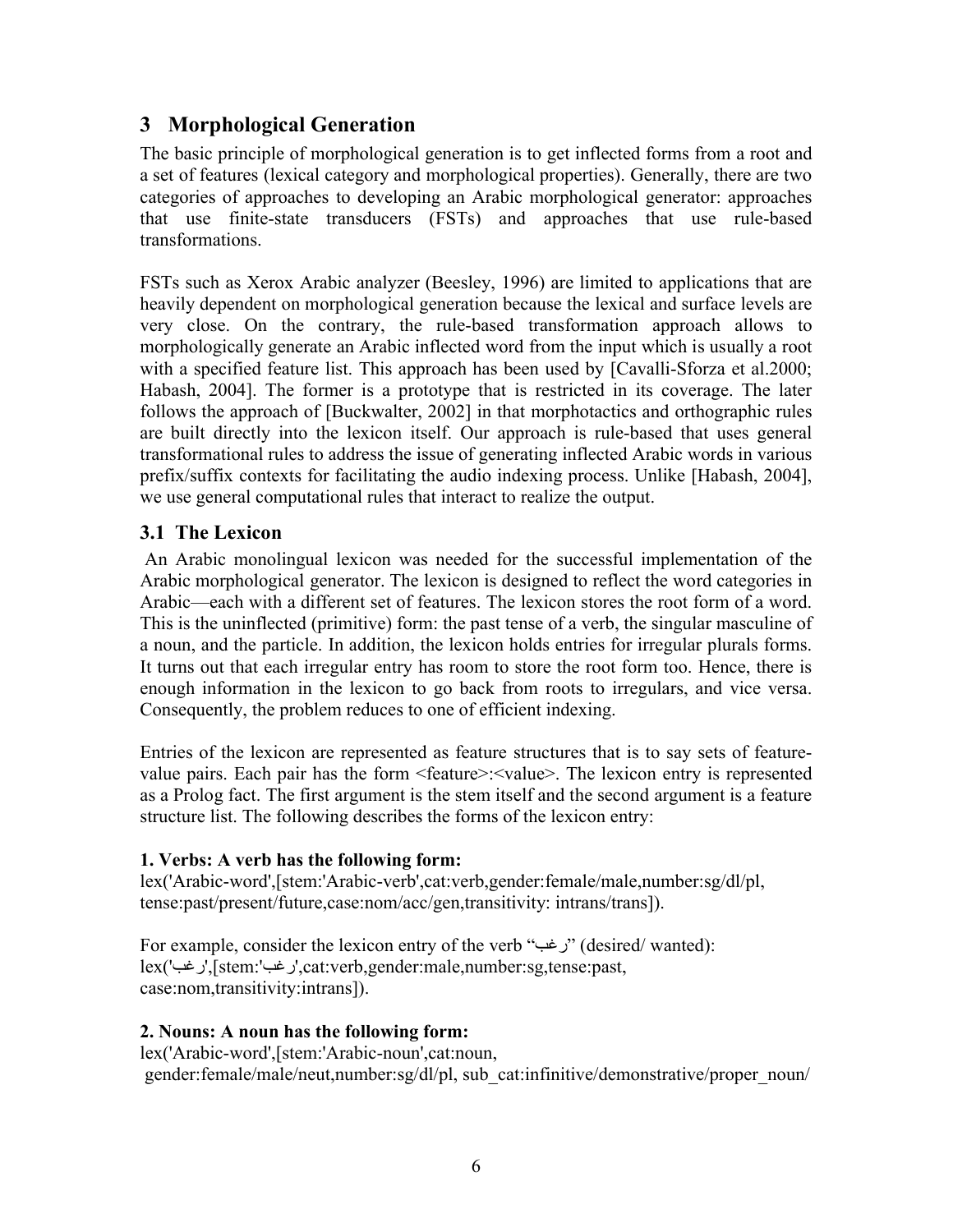common\_noun/adverb/ausative\_object/accusative/adjective/ question,definition:yes/no,irr\_form: [irr\_pl:'Broken\_pl',...]]).

For example, consider the lexicon entry of the noun "بیت) "house) and its irregular plural :(houses) "بيوت"

lex('بیت',]stem:'بیت',cat:noun,gender:male,number:sg, sub\_cat:common\_noun,definition:no,case:nom,irr\_form: [irr\_pl:'بیوت']]).

lex('بیوت',]stem:'بیوت',cat:noun,gender:female,number:pl, sub\_cat:common\_noun,definition:no,case:nom,irr\_form:[singular: 'بیت']]).

### **3. Particle: A particle has the following form:**

lex('Arabic-word',[stem:'Arabic-noun',cat:particle, sub\_cat:conjunct/preposition...])

For example, consider the lexicon entry of the preposition "في" (in): lex('في',]stem:'في',cat:particle,sub\_cat:preposition, connect:no]).

The set of predicates unify feature/2, unify features/2, update feature/2, and update features/2 are used to get/set values to a feature, or group of features, through unification during the morphological generation process.

## **3.2 The Arabic Morphological Generator (AMG)**

In our Arabic morphological generation, the inflected Arabic words are synthesized from a given root according to a combination of morphological properties such as definition (article "ال"), gender (masculine, feminine), number (singular, dual, plural), case (nominative, genitive, accusative), and person (first, second, third). This generation process is implemented such that some combinations would generate an incorrect inflected form. Hence, a verification of prefix-stem, prefix-suffix, and stem-suffix, and prefix-prefix compatibility has to be done before applying the generation process in order to ensure which morphological properties are allowed to occur. For example, the prefix "ت" is not compatible with the noun category such as "وقت" (time). Similarly, the prefix article "ال" (the) is not compatible with the suffix pronoun such as "ك". Nevertheless, the stem "بیت) "home) is not compatible with the suffix feminine marker "ة "nor the suffix masculine plural "ون". An interesting case is where the prefix "ف cannot come after the prefix "ب" (or "ك).

Within the morphological generation, there are three main problems: regular words, irregular words, and compounds.

### **Generating regular words from a root:**

Primitive rules that generate regular inflected Arabic words are implemented in Prolog (see Figure 3). These primitive rules are grouped into clusters according to the Arabic morphological rules. There are two ways to generate the inflected Arabic words: either by calling clusters that matches the specified morphological features or by using the built-in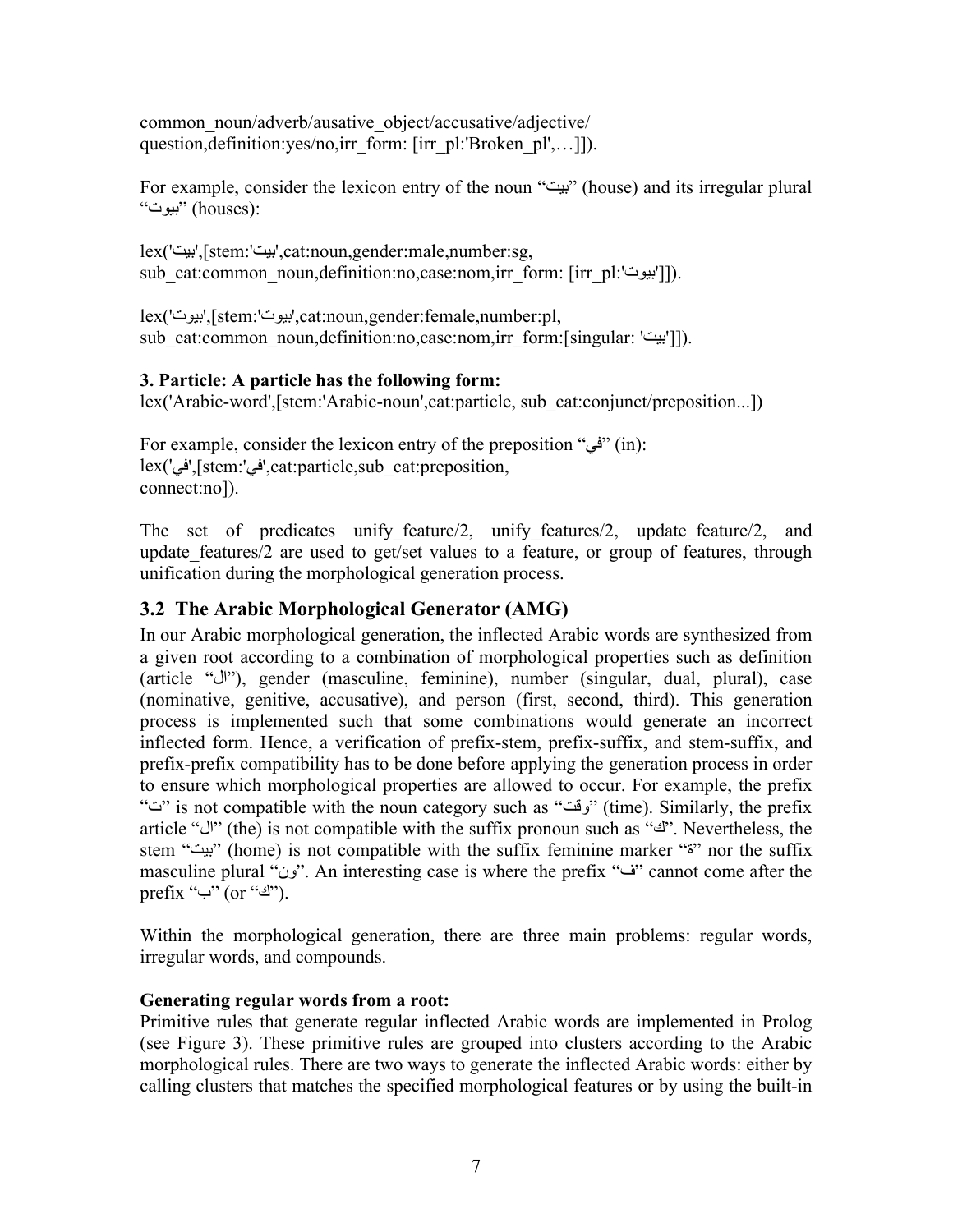predicated bagof/3 to exhaustively generate every possible inflected Arabic word from the given root.

#### **Generating irregular words from a root:**

Irregular words are those which don't obey the normal rules of inflection. Classes of irregulars include:

- Irregular plurals: Arabic has lots of irregular plurals- known as broken plurals such as "فئران/فأر) "mouse/mice) and "أطفال/طفل) "child/children). For people nouns that have both masculine and feminine forms, often the feminine plural is regular and the masculine plural is irregular such as "صدیقـات) "friends, feminine) and "أصدقاء " (friends, masculine).
- Abbreviated noun ("المنقوص "Al-Mankous): Nouns whose last radical letter Yeh "ى "may be curtailed ("محذوف ("in some cases such as "محامون/محامى" (lawyer/lawyers).
- Prolonged noun ( "الممدود "Al-Mamdoud): nouns that its last radical letter Hamza "مـدراء/صحراوان" changes to Waw "و" in some cases such as "صحراوان" (desert/two deserts).

| synthesize noun(number:plural,case: ,FS0,FS):-    |
|---------------------------------------------------|
| unify features([number:sg,gender:female,          |
| stem:SgWord],FS0),!,                              |
| name(SgWord,W1),                                  |
| append $(W2, "i", W1)$ ,                          |
| append(W2,"ان", W3),                              |
| name(PlWord, W3),                                 |
| update features([stem:PlWord,number:pl],FS0,FS).  |
|                                                   |
| synthesize noun(number:plural,case:nom,FS0,FS):   |
| unify features([number:sg,gender:male,            |
| stem:SgWord],FS0),!,                              |
| name(SgWord,W1),                                  |
| append(W1,"ون",W2),                               |
| name(PlWord, W2),                                 |
| update features([stem:PlWord,number:pl,case:nom], |
| $FS0.FS$ ).                                       |

#### **Figure 3. Rules for generating Sound Plurals**

In order to generate an irregular plural from its root form, AMG looks up the root form entry and gets this form, i.e. extracts the value of the "irr\_pl:" feature. Then, another look up for the irregular plural entry is performed to get its morphological features, see Fig 4. This information is used with the input morphological properties to generate the correct irregular form. For example, to generate "بیوتھم) "their homes, feminine) from the singular noun "بیت)" (home, masculine), AMG looks up the irregular plural ("بیوت") in the lexicon and then generates the plural of the third person suffix pronoun ( $\sim$   $\blacktriangleright$ ) that will be attached to the irregular plural. For both the abbreviated and prolonged nouns, AMG applies the irregular generation rule(s) that corresponds to the input morphological properties.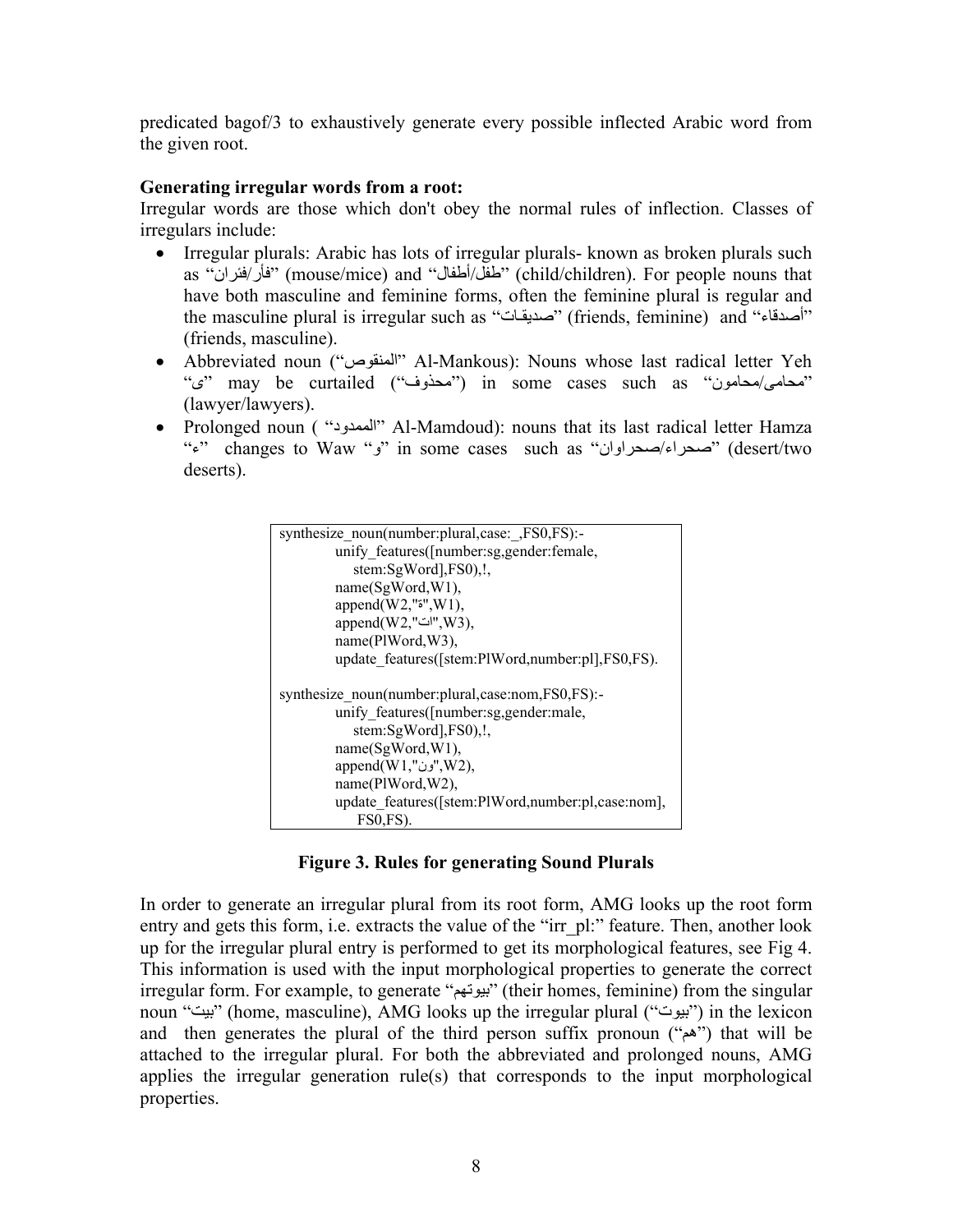| synthesize noun(number:plural,case:Any,FS0,FS):-   |  |
|----------------------------------------------------|--|
| unify features([stem:X,number:sg,irr form:(irr pl: |  |
| Broken pl)],FS0),                                  |  |
| $lex(X, FS0)$ ,                                    |  |
| $\forall$ Broken pl = [],!,                        |  |
| $lex(Broken\ pl, FS).$                             |  |

#### **Figure. 4 A Rule for generating Irregular Plurals**

#### **Generating compound words from a root:**

Compound words such as "برنامج شتوي" (winter program), "ساحة انتظار" (park), "خمس نجوم" (five star), "معالم سياحية) (landmarks), "أقامة كاملة)" (full board) need special handling. A compound word usually consists of one or more words that have entries in the lexicon. For example, to generate "شتویة برامج) "winter programs, plural) from "شتوي برنامج" (winter program, singular), we first get the features of each of the constituent words: "برنامج) "program, singular, masculine, noun) "شتوي) "winter, singular, masculine, adjective) from the lexicon. Second, we apply the generation rules of irregular plural to the noun yielding "برامج) "programs, plural, feminine, noun). Third, we apply the agreement of the (described) noun and its adjective yielding "شتویة) "winter, plural, feminine, adjective). In our implementation, we can handle the compound words that consist of up to three words and form a noun phrase or adjective phrase. We do not handle the case of preposition phrase as this is rarely the case with automatic indexing, which is our target application.

#### **3.3 A worked Example**

As we mentioned before, the AMG generates inflected Arabic words from the Arabic root according to Arabic morphological rules. The inflected forms can then be inserted automatically into a speech recognition grammar which is used to identify these words in an audio sequence or utterance.

To explain the working of the AMG during the training process, we shall consider the following grammar rule, which was extracted from a Nuance GSL grammar:

{<"Home "home) ] {<مكان ال\_معیشة) (مكان) (منزل) (دار) (مسكن) (بیت) ]

This rule lists the Arabic roots that are considered as relevant terms, i.e. alternatives, followed by the class and its semantics. We shall consider the morphological generation of the inflected forms of the root "بیت 'and how it affects this grammar rule. The generation of the other terms (roots) will be applied in the same manner.

- the lexicon entry of "بیت 'is retrieved:
	- o [stem:'بیت',cat:noun,gender:male,number:sg, sub\_cat:common\_noun,definition:no,case:nom,irr\_form: [irr\_pl:'بیوت']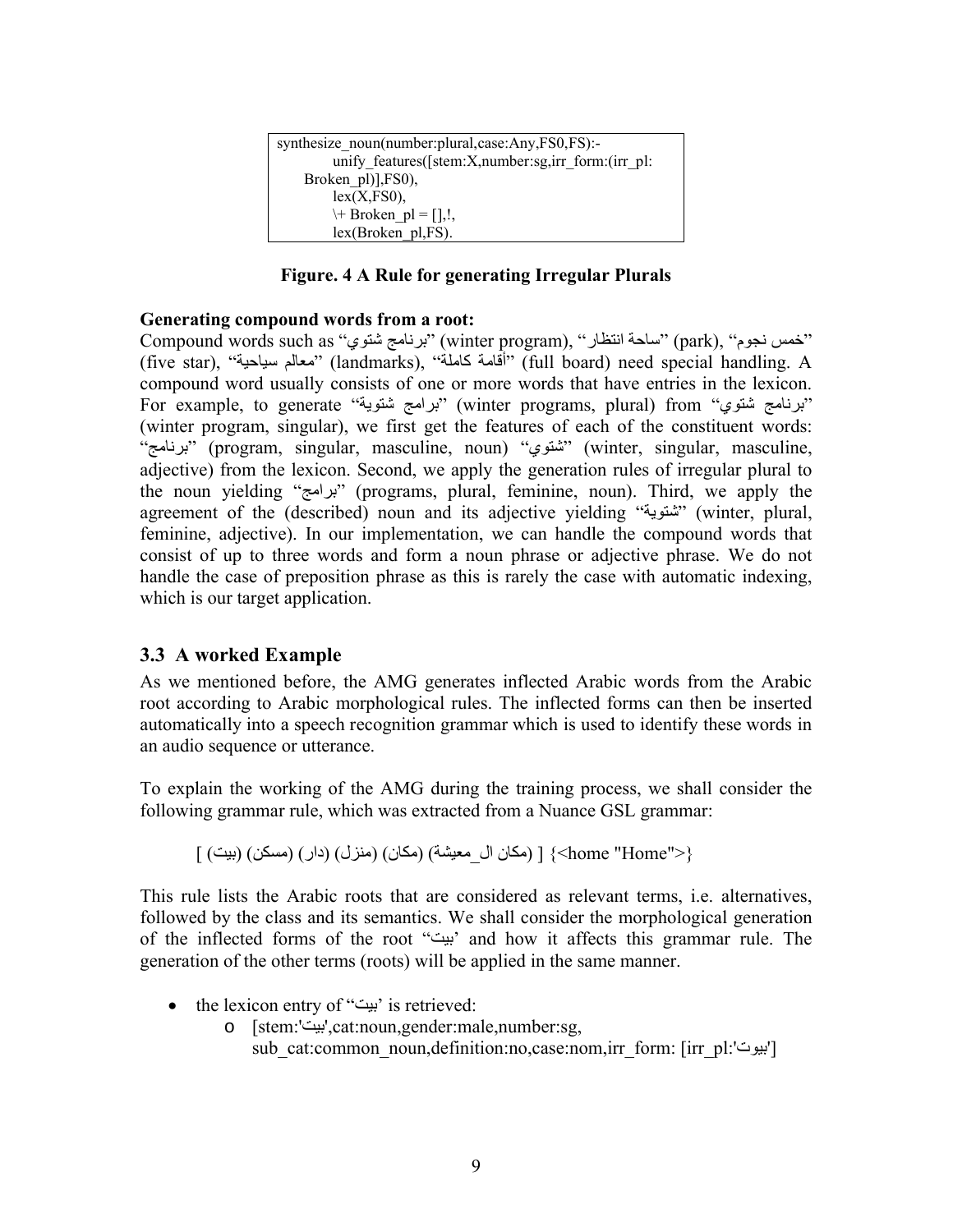| الكلمه | مثتنى | جمع             | التعريف | اضافة ضمير                                                       | اضافه حرف | اضافه حرف جر |
|--------|-------|-----------------|---------|------------------------------------------------------------------|-----------|--------------|
| root   | dual  | plural          | Def.    | Suff. Pron.                                                      | عطف       | Prep.        |
|        |       |                 |         |                                                                  | Conj.     |              |
| بیت    | بيتان | بيوت            | البيت   | بيتى                                                             | فبيت      | ببيت         |
|        |       |                 |         | ت<br>بیتکم<br>بیتکما<br>بیتکن                                    |           | كبيت         |
|        |       |                 |         |                                                                  |           |              |
|        |       |                 |         |                                                                  |           |              |
|        |       |                 |         |                                                                  |           |              |
|        |       |                 |         | ستك<br>بيتك<br>بيته                                              |           |              |
|        |       |                 |         |                                                                  |           |              |
|        |       |                 |         | بيتها                                                            |           |              |
|        |       |                 |         | بيتهما                                                           |           |              |
|        |       |                 |         |                                                                  |           |              |
|        |       |                 |         | .<br>بيتهن<br>بيتهم<br>ببيتنا                                    |           |              |
|        |       | بيوتنا          |         |                                                                  | فالبيت    | بالبيت       |
|        |       | بيوتكم          |         | ببيتكم<br>ببيتكما                                                |           | كالبيت       |
|        |       | بيوتكما         |         |                                                                  |           |              |
|        |       | بيوتكن          |         | ببيتكن                                                           |           |              |
|        |       | بيوتك           |         | ببيتك                                                            |           |              |
|        |       | بيوته<br>بيوتها |         | سب<br>بيته<br>ببيتها                                             |           |              |
|        |       | بيوتهما         |         | ببيتهما                                                          |           |              |
|        |       | بيوتهن          |         | ببيتهن                                                           |           |              |
|        |       | بيوتهم          |         | ببيتهم                                                           |           |              |
|        |       |                 |         |                                                                  |           |              |
|        |       |                 |         |                                                                  |           |              |
|        |       |                 |         | کبیتی<br>کبیتنا<br>کبیتکم<br>کبیتک<br>کبیتها<br>کبیتها<br>کبیتها |           |              |
|        |       |                 |         |                                                                  |           |              |
|        |       |                 |         |                                                                  |           |              |
|        |       |                 |         |                                                                  |           |              |
|        |       |                 |         |                                                                  |           |              |
|        |       |                 |         |                                                                  |           |              |
|        |       |                 |         |                                                                  |           |              |
|        |       |                 |         |                                                                  |           |              |
|        |       |                 |         |                                                                  |           |              |
|        |       |                 |         | بيٽ<br>كبيتهما<br>كبيتهن<br>كبيتهم                               |           |              |
|        |       |                 |         |                                                                  |           |              |
|        |       |                 |         | فبيتى                                                            |           |              |
|        |       |                 |         | فبيتنا                                                           |           |              |
|        |       |                 |         | فبيتكم<br>فبيتكما                                                |           |              |
|        |       |                 |         | فبيتكن                                                           |           |              |
|        |       |                 |         | فبيتك                                                            |           |              |
|        |       |                 |         | فبينّه                                                           |           |              |
|        |       |                 |         | فبيتها                                                           |           |              |
|        |       |                 |         | فبيتهما                                                          |           |              |
|        |       |                 |         | فبيتهن                                                           |           |              |
|        |       |                 |         | فبيتهم                                                           |           |              |
|        |       |                 |         |                                                                  |           |              |

**Table 1 inflected forms the of the Arabic root "**بیت**"**

- AMG is called to generate all the possible forms of the root "بیت", see Table 1:
	- o Dual, plural, definition, suffix pronoun, conjunction, and preposition
	- o Then, these forms are used to generate additional complex forms, to add:
		- a conjunction to the defined noun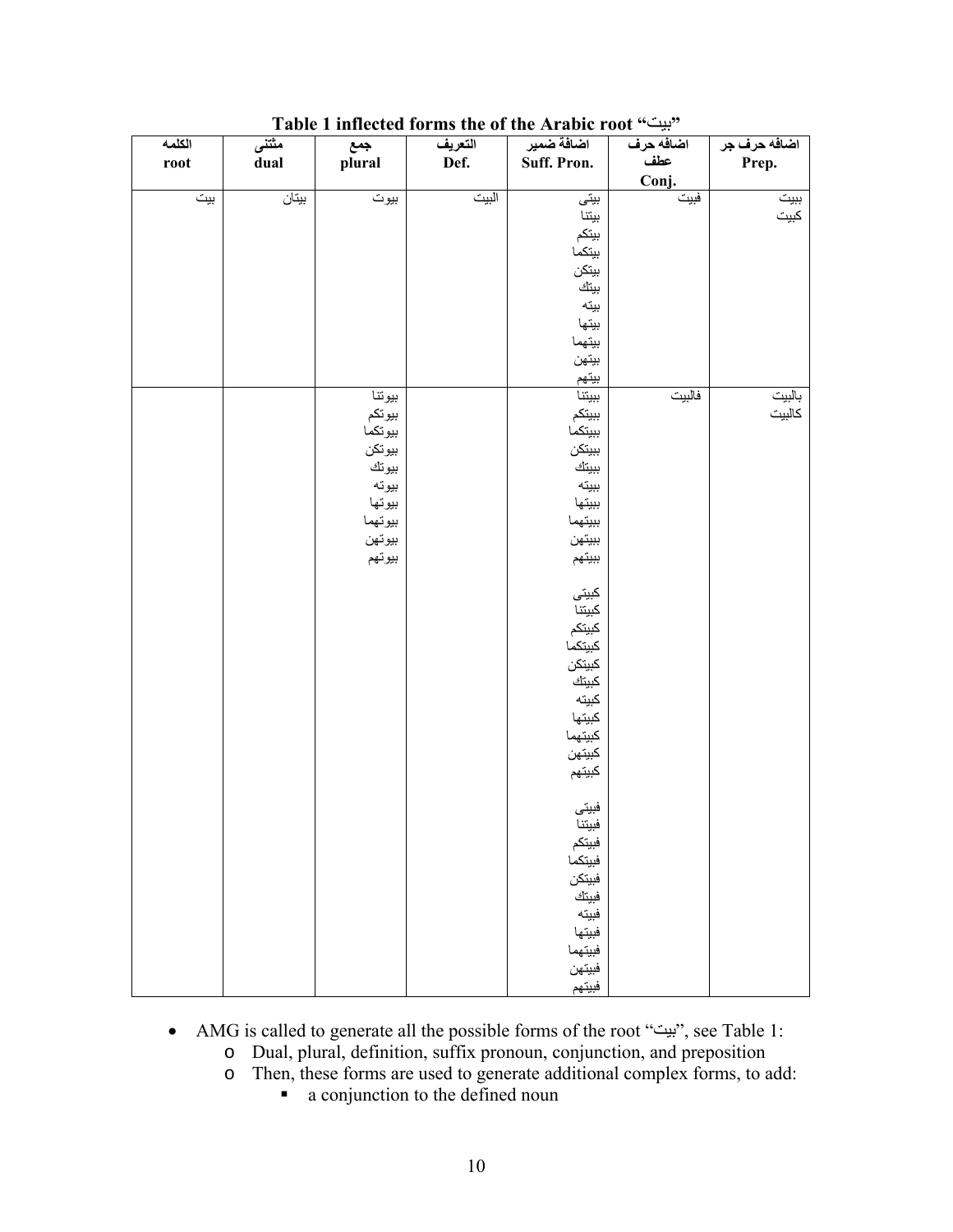- a preposition to the defined noun
- a preposition to the suffix pronouns
- a conjunction to the suffix pronouns
- a suffix pronoun to the plural form

Notice that AMG will not allow the generation of incorrect inflected forms such as "بغبیت", "البیتك", and "بیتون". The reason is that before applying the generation rule compatibility of prefix-suffix, prefix-prefix, and stem-suffix are verified, respectively.

- Finally, the above grammar rule is modified to incorporate all the inflected forms:
	- )...(المسكن) ( بیتف ھم)...(البیت) (مكان ال\_معیشة) (مكان) (منزل) (دار) (مسكن) (بیت) ] o فمكان )... ( فمكانهم)...(المكان) ( فمنزلهم)...(المنزل) ( فدار هم)...(الدار) (فمسكنهم معیشتھم>} [ (home "Home">}

## **4 Conclusions and Future Work**

In this paper, we described the development of a novel Arabic morphological generator for MSA. The morphological generator is implemented in SICStus Prolog and takes the advantage of Prolog's built-in term-unification. The rule-based approach is used to give some flexibility in the indexing of Arabic Audio. An inflected Arabic word is generated from the root according to pre-specified morphological features. Features are selected according to their relevance and validity for the audio indexing of MSA utterances. The inflected forms are used to replace the relevant terms in the grammar which used for both class tagging and speech recognition.

Future work will include a large data capture, in terms of both speech and text to determine the effect of these inflections on perplexity and recognition accuracy. This will be followed by extending the AMG to colloquial dialects of Arabic. Another interesting challenge would be to introduce diacritics into the lexicon. Text in Arabic is generally written without the diacritics (or vowels) and these are sometimes essential for the disambiguation of words. The system will also be extended to include diagnostic information especially when invalid inflections are generated.

### **References**

- [Arons, 1997] B. Arons, SpeechSkimmer: A System for Interactively Skimming Recorded Speech, *ACM Transactions on Computer-Human Interaction, 4*(1), March 1997, 3–38.
- [Beesley, 1996] K. Beesley. Arabic finite-state morphological analysis and generation. In *Proceedings of the 16th International Conference on Computational Linguistics (COLING-96)*, volume 1, pp. 89–94, Copenhagen, Denmark, 1996.
- [Buckwalter, 2002] T. Buckwalter. Buckwalter Arabic Morphological Analyzer Version 1.0. *Linguistic Data Consortium*, University of Pennsylvania, 2002. LDC Catalog No.: LDC2002L49, 2002.
- [Cavalli-Sforza et al., 2000] V. Cavalli-Sforza, A. Soudi, and T. Mitamura. Arabic morphology generation using a concatenative strategy. In *Proceedings of the 6th*